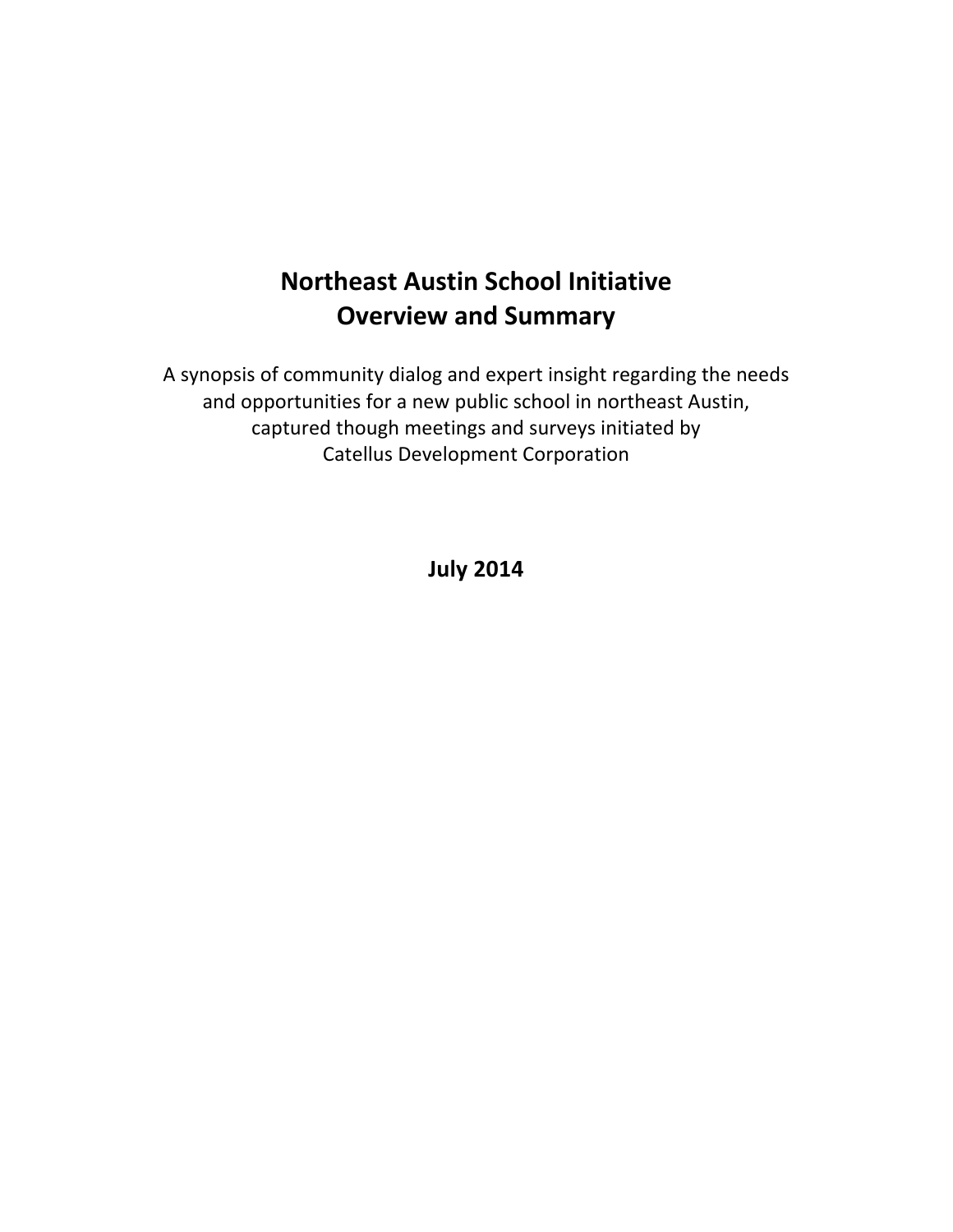#### **ABOUT THE INITIATIVE**

Catellus and the Mueller Team have been working for several years with community members, Austin ISD and its schools on envisioning Northeast Austin's education future. From its inception, the Mueller municipal airport redevelopment master plan, developed with input from Austin ISD, has included a designated 10-acre site for a public school to serve Northeast Austin.

With 13,000 residents, including many families with children, projected to call Mueller home upon completion, the need for additional educational capacity in the area is clear and becoming ever more imminent. Catellus has, throughout Mueller's history, maintained an ongoing dialogue with Austin ISD on how to best address this need. However, this need has had to be balanced among the many demands faced by Austin ISD as it serves the families of our rapidly growing city and region.

Austin ISD facilities bond programs in 2004 and 2008 proved to not be sufficient to include funding for an investment in a new Northeast Austin school, and the district's 2013 bond proposition for new school construction unfortunately did not pass. In light of this, Catellus and its consulting partners have undertaken an initiative to bring together expert insights and broad community input to help chart a path forward for educational solutions that meet the growth and needs of Northeast Austin.

During the spring of 2014, key milestones in this initiative included:

- 1. A **Northeast Austin School Public Workshop,** held February 25, that invited residents and stakeholders from Mueller and the 16 surrounding neighborhoods to capture and synthesize the area's values and visions regarding the next Northeast Austin school;
- 2. A **community survey,** fielded both in person (at the public workshop) and online (via invitation to Mueller and surrounding neighborhoods), to provide additional data and insight about opinions and perceptions regarding future educational options in Northeast Austin; and
- 3. A Day of Big Ideas: Urban Education Meets Innovation, an all-day summit held March 20 that brought local and national educational leaders together with key civic leaders and educators to take stock of the Northeast Austin educational landscape and prepare the way for future decisions.

This document provides an overview and summary of each of these three initial endeavors to help guide consideration of next steps.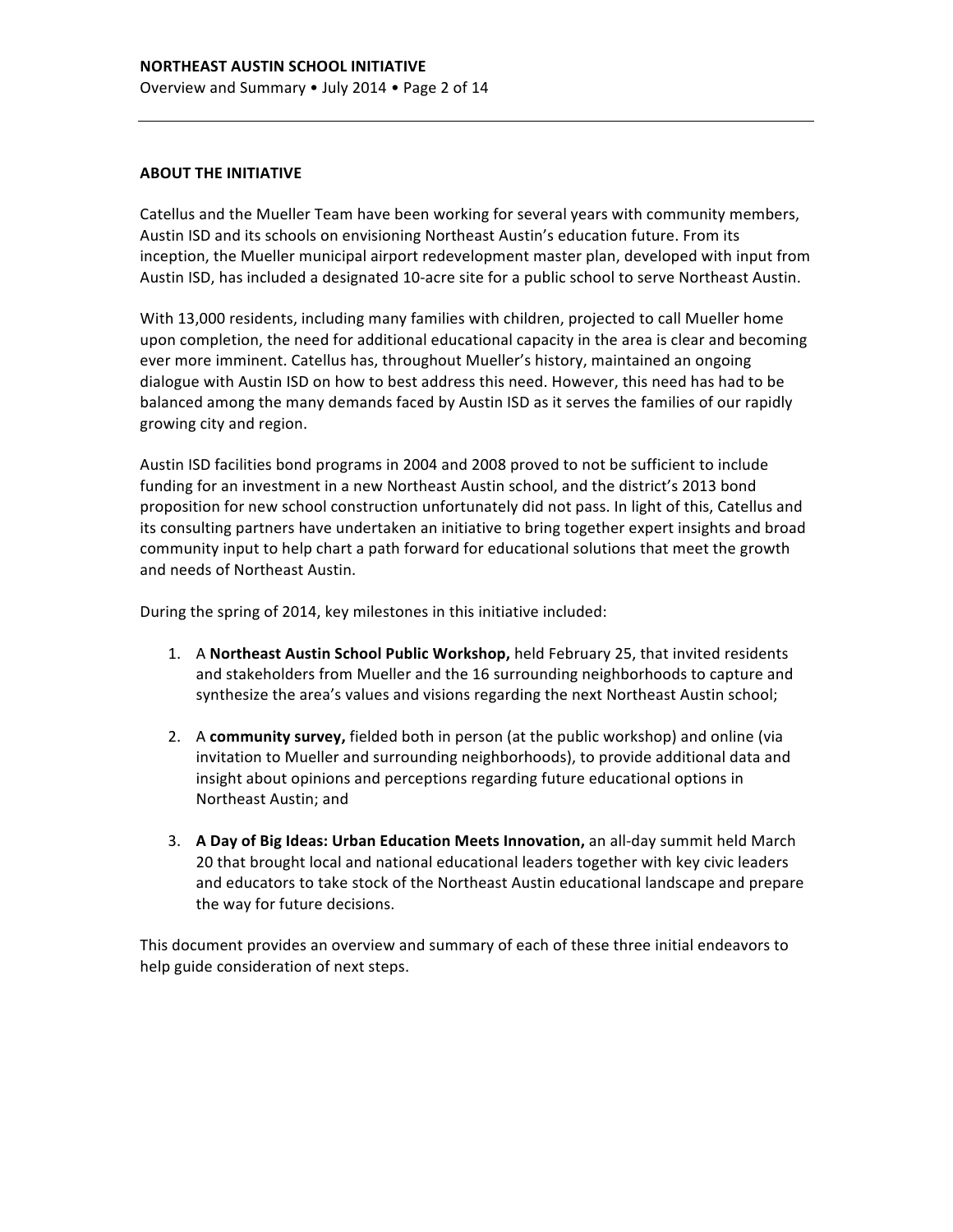## **1. Northeast Austin School Public Workshop**

More than 70 residents and stakeholders from Northeast Austin gathered in February to provide input and engage in a dialogue on issues related to the next school to be built in the area. Feedback was collected through facilitated conversations in four topic areas:

- Attendance and Enrollment
- Governance Models and Structures
- Curriculum and Design
- Innovative Partnerships.

#### **Attendance and Enrollment**

Attendance/enrollment zones are geographical or zip code boundaries that determine what school *a child will attend based on his or her address of residence. These boundaries typically apply to*  public schools and not to private schools unless that is specified in the school's charter documents.

Discussion included concern over school enrollment capacity in Northeast Austin prompted by the Mueller redevelopment as well as demographic change as new young families move into nearby neighborhoods. This concern has generally focused on the elementary grades and the two AISD schools serving Mueller, Maplewood (in Cherrywood) and Blanton (in Windsor Park). Parents at both schools noted that they are full, with Maplewood at or on the verge of overcrowding.

Other AISD elementary schools in Northeast Austin (such as Harris) are likewise at or over capacity, while schools to the south of Mueller (such as Blackshear) are generally underenrolled. Redrawing attendance zones to match students to seats would be required with or without a new Northeast elementary school given the anticipated student population generated by Mueller. It was noted this process may be contentious and if area stakeholders could develop their own consensus around an attendance map, that proposal could be brought to the district with less controversy.

Generally, participants attached importance to the concept of "neighborhood schools," defined by both physical proximity (walkability, including safe routes to school) and social representation, although some noted that purely geographic attendance zones would risk diminishing socio-cultural diversity. Some participants saw the current liberal AISD transfer policy — which accounts for a significant portion of Maplewood's enrollment —as being inconsistent with a neighborhood-school vision.

Participants discussed many variations on the standard school model that could address the core challenge of capacity while reflecting the desired character of Northeast Austin and vision for Mueller, including:

- In-district or independent charters with open enrollment zones that were limited by ZIP code to students in the Northeast area
- Flexible facilities that could change grade levels to match student needs
- Co-location with other facilities and services (existing or planned) to serve broader community needs.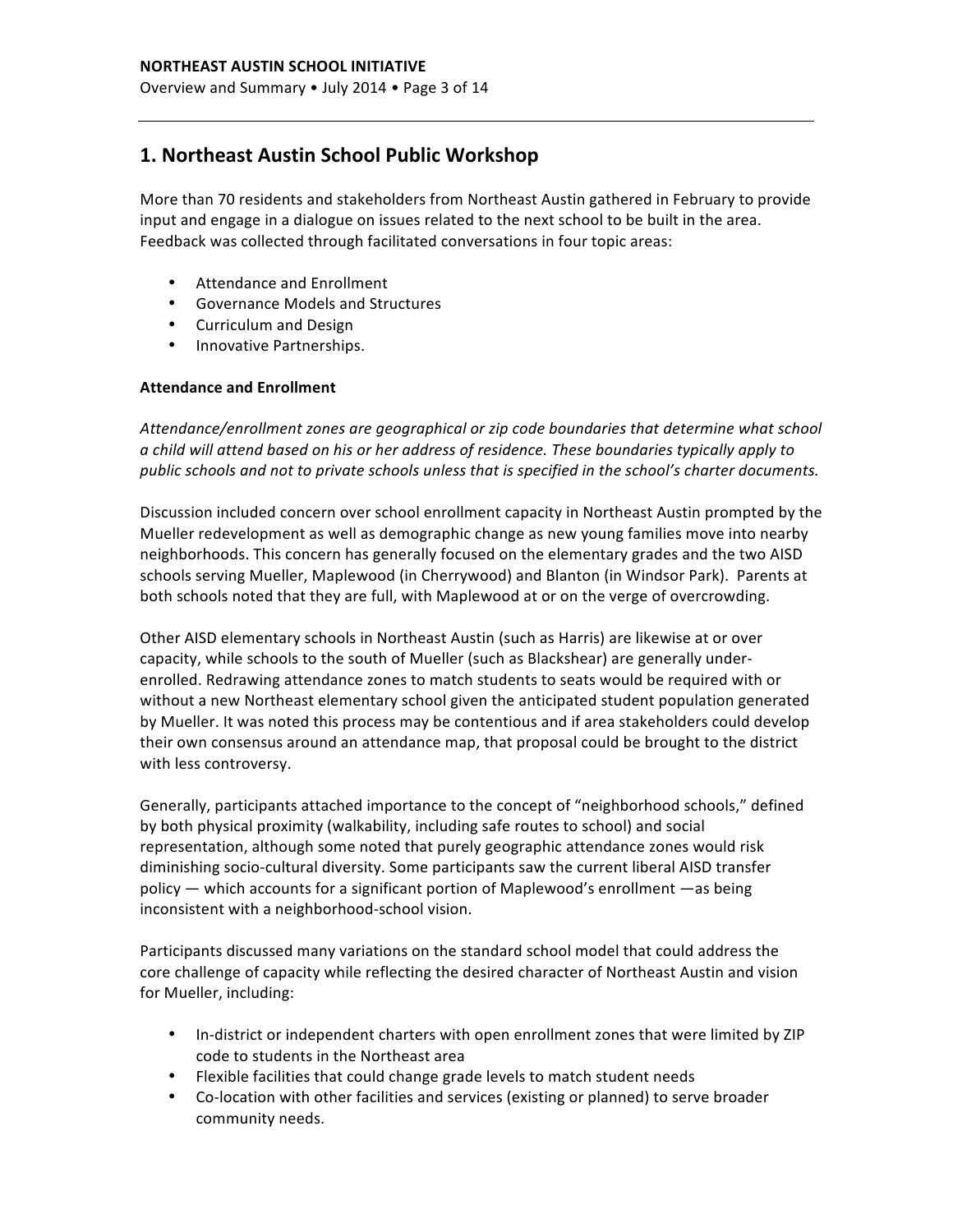#### **Governance Models and Structures**

Governance models and structures, in this case, refers to entities such as traditional public school districts, in-district charter schools, independent charter schools, and private schools. These *entities* may be managed by a school board (in the case of public schools) or by a board composed of parents and other stakeholders (in the case of a private school).

Discussion included diverging views of which model would be best for a Northeast school on the site at Mueller. Some participants felt a need to move forward with a non-AISD option, while others questioned the compatibility of a private or charter solution with the Mueller vision. Several participants indicated a significant philosophical objection to charter schools in general, and many felt that, all other things being equal, a traditional public school for the site at Mueller would be the best option for the area neighborhoods if it were feasible. (The attendees themselves included parents of pre-K, elementary, and middle school students currently attending AISD traditional and magnet schools, independent charters and private schools.)

Participants indicated a general desire to see a well-funded school with the ability to offer innovative programming that serves both Mueller and surrounding neighborhoods, is compatible with the goals and planning principles of Mueller, includes options for shared and joint uses, and meets the broader education needs of Northeast Austin. Concerns were expressed that neither a private school nor an independent charter would be able to meet the latter objective, although many participants were interested in the possibilities for an in-district charter, particularly one that allowed for extensive and meaningful parental involvement.

#### **Curriculum and Design**

*"Curriculum" refers to the academic plan that guides instruction within a school or program. A curriculum* defines the content and scope and sequence of the academic material. "Design," in this instance, refers to the design of the school, e.g. whether it focuses on a specific population or specific curriculum focus, or uses a specific educational approach, such as a *Montessori school. It may also refer to the grade spans included, such as K-5 or K-8.* 

Both dual-language and Science, Technology, Engineering and Math (STEM) curricula, at pre-K and elementary grades, were cited by participants (some of whose children currently attend such programs) as programs that offered special value in Northeast Austin. The discussion also addressed curricula such as Science, Technology, Engineering, Arts and Math (STEAM), healthcare, and Career and Technical Education (CTE), as well as educational models focused on how students learn (e.g., project-based learning, character education, and life-skills training). A commitment to diversity and inclusion was also viewed by many as essential.

Participants saw the greatest need being for a pre-K-5 school, with a potential extension to  $8^{th}$ grade, or possibly just on the upper grades in that span (e.g., 4-8).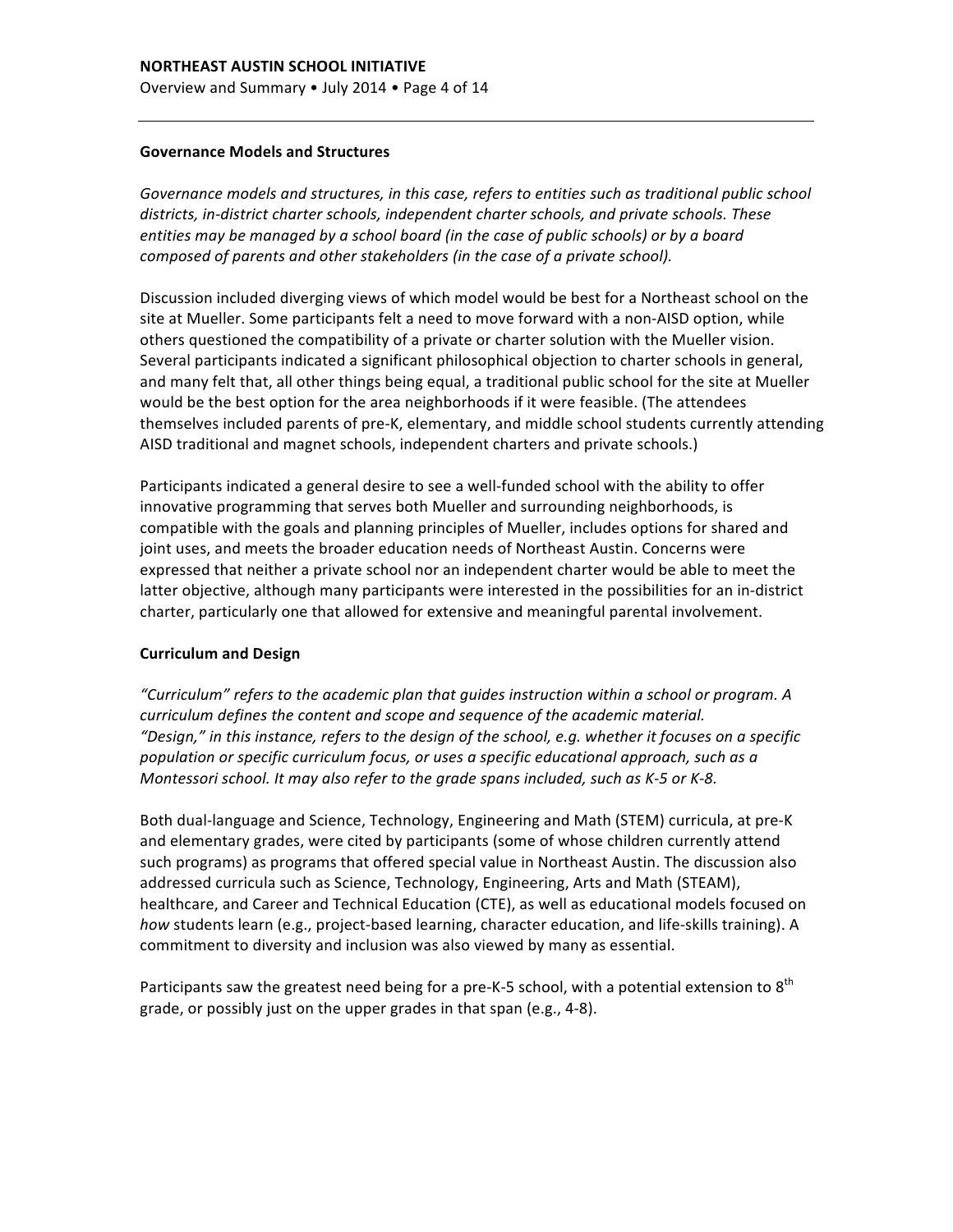#### **Innovative Partnerships**

*Innovative partnerships refers to non-typical relationships and/or contractual agreements* between a school and other community-based entities for the purpose of sharing resources, *filling gaps in services or addressing a specific need within a community. For example, a school might partner with a local urban farm to create gardens on the school site, or the facilities could* be built to be used in conjunction with another entity, which could expand resources and enable *cost sharing.*

Discussions focused both on potential partnerships with existing entities that have established a presence at and around Mueller and on new joint- or shared-use models that could be of value to Northeast Austin families. Examples of the former would include:

- The Thinkery, which has existing outreach partnerships with low-income schools
- H-E-B, farmers' market, Sustainable Food Center
- Austin Children's Shelter
- Austin Film Society, AISD Performing Arts Center and City of Austin's Art in Public Places programs (allowing for extension of a "STEM" model to a "STEAM" model)
- Wildflower Terrace and other potential collaborations for multi-generational learning
- Pecan Street, Inc.

Examples of possible new joint- or shared-use models were generated from a number of perceived needs in the area. Themes expressed included:

- Focus on physical activity, open space and recreation by providing access to school facilities, forging relationships between the school and local park facilities, or developing jointly financed facilities (such as the new North Central YMCA on Rundberg Lane)
- Workforce development and life-skills training for all ages, along with a revival of the "community school" model  $-$  including evening and weekend courses for adults alongside traditional K-12 programming - formerly offered by AISD at campuses including Maplewood.
- Multi-cultural programming and facilities that would serve both students and adults
- Facilities to accommodate delivery of health and human services and support a variety of nonprofit initiatives

Discussion also brought forward the suggestion of a comprehensive needs assessment to identify service and facility gaps in Northeast Austin that a school could help fill.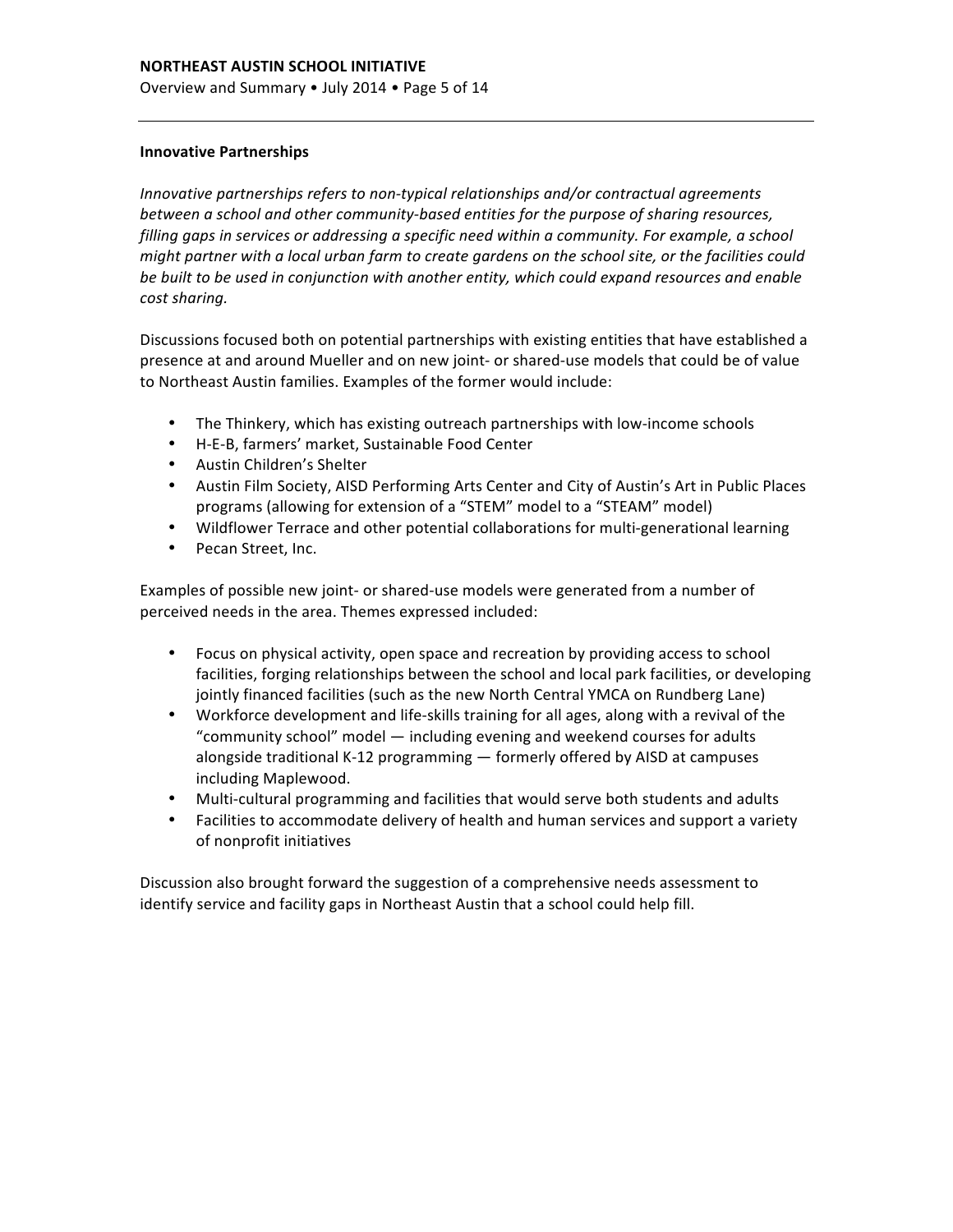## **2. Northeast Austin School Community Survey**

### **ABOUT THE RESPONDENTS:**

- **317** total responses, almost all from the 78723 ZIP code, which primarily includes the Mueller and Windsor Park neighborhoods
- **68.1%** reported having children under 18 living at home
- Many of these children are pre-school age, currently being served by a variety of local early childhood programs.

#### **Tradeoffs: Boundary Changes vs. New School Construction**

*Question text:* Austin ISD anticipates that enrollment will remain at current levels in upcoming years, but that student-age populations in areas such as Northeast Austin may increase. This may require the district to build new schools to address overcrowding and/or adjust school attendance boundaries. On the scale below, a "1" would mean you very strongly prefer a new public school, whereas a "10" would mean you very strongly prefer redrawing attendance zones. Please indicate your preference of how the district should proceed.



#### **Preferred Grade Levels**



| Value    | Percent |
|----------|---------|
| $K-5$    | 18.0%   |
| $K-8$    | 54.3%   |
| $6 - 8$  | 10.0%   |
| $8 - 12$ | 1.6%    |
| $9 - 12$ | 3.5%    |
| Other    | 12.5%   |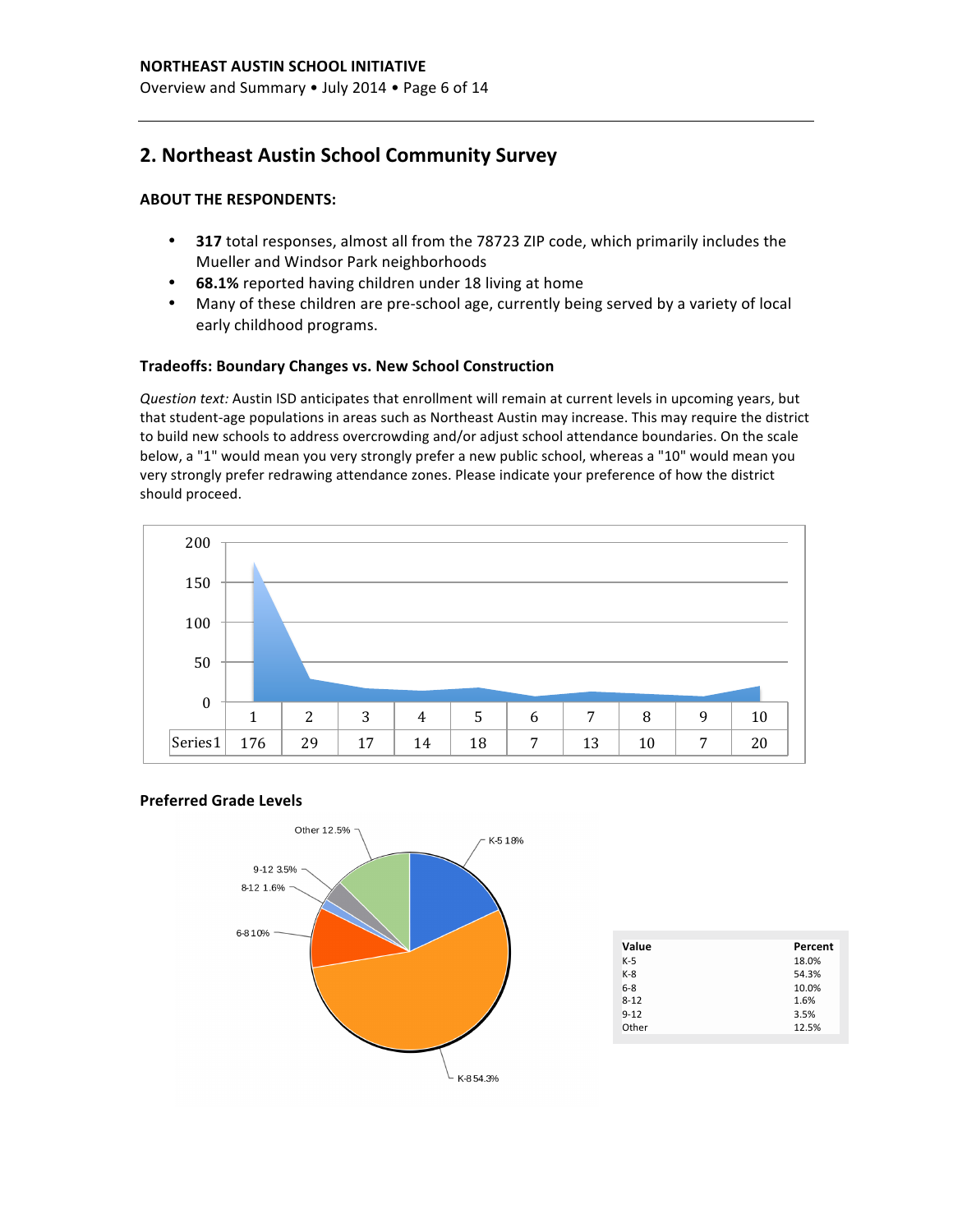### **NORTHEAST AUSTIN SCHOOL INITIATIVE**

Overview and Summary • July 2014 • Page 7 of 14

#### **Preferred Curriculum Focus**

*Question text:* A new public school could have a particular focus, such as a curriculum program or a mission to serve a particular population. Do you think the next public school in Northeast Austin should have such a focus?

**YES: 49.5% NO: 50.5%**

100 75 68.3%

Among those who answered yes, the following preferences were expressed:



For "other," the bulk of responses addressed language and dual-language programs.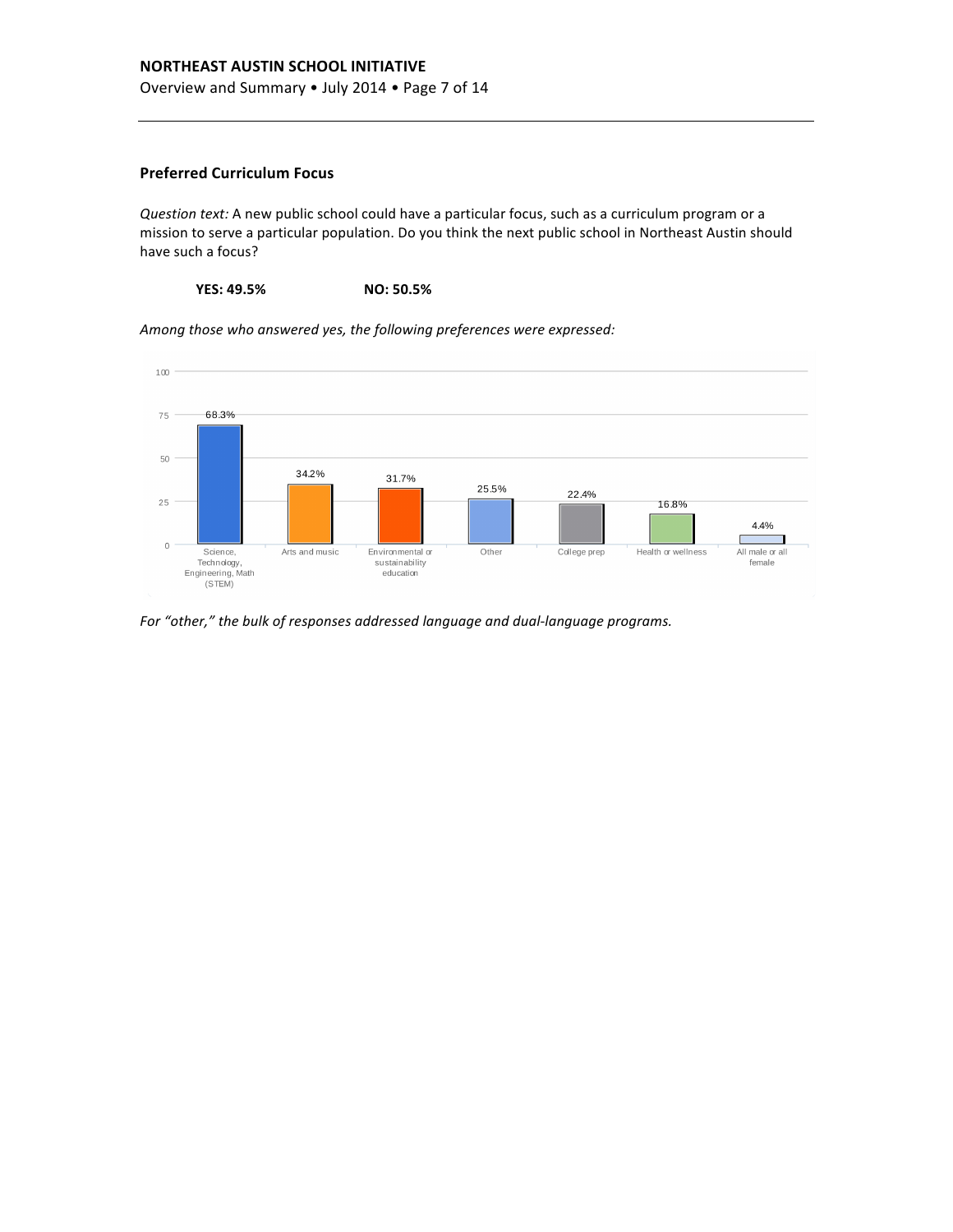Overview and Summary • July 2014 • Page 8 of 14

## **Perceptions of Educational Options for Northeast Austin**

| (A) I am quite familiar with this type of school.       |                          |                 |         |       |                       |  |  |
|---------------------------------------------------------|--------------------------|-----------------|---------|-------|-----------------------|--|--|
|                                                         | <b>Strongly Disagree</b> | <b>Disagree</b> | Neutral | Agree | <b>Strongly Agree</b> |  |  |
| Traditional AISD public school                          | 2.3%                     | 2.6%            | 9.8%    | 29.7% | 55.6%                 |  |  |
| Independent public charter school                       | 7.3%                     | 12.3%           | 21.0%   | 32.3% | 27.0%                 |  |  |
| AISD in-district charter school                         | 10.1%                    | 16.6%           | 23.3%   | 31.4% | 18.6%                 |  |  |
| AISD Magnet School                                      | 6.8%                     | 9.8%            | 18.9%   | 30.4% | 34.1%                 |  |  |
| Private school                                          | 4.7%                     | 7.0%            | 12.4%   | 37.9% | 37.9%                 |  |  |
| (B) I have a positive impression of this kind of school |                          |                 |         |       |                       |  |  |
|                                                         | <b>Strongly Disagree</b> | <b>Disagree</b> | Neutral | Agree | <b>Strongly Agree</b> |  |  |
| Traditional AISD public school                          | 3.3%                     | 17.0%           | 27.0%   | 34.7% | 18.0%                 |  |  |
| Independent public charter school                       | 11.3%                    | 18.2%           | 36.6%   | 22.9% | 11.0%                 |  |  |
| AISD in-district charter school                         | 7.6%                     | 13.8%           | 47.8%   | 25.3% | 5.5%                  |  |  |
| <b>AISD Magnet School</b>                               | 3.8%                     | 6.3%            | 28.8%   | 34.0% | 27.1%                 |  |  |
| Private school                                          | 11.9%                    | 17.7%           | 29.9%   | 27.2% | 13.3%                 |  |  |
| (C) I would support this type of school at Mueller      |                          |                 |         |       |                       |  |  |
|                                                         | <b>Strongly Disagree</b> | <b>Disagree</b> | Neutral | Agree | <b>Strongly Agree</b> |  |  |
| Traditional AISD public school                          | 3.0%                     | 5.6%            | 13.0%   | 32.9% | 45.5%                 |  |  |
| Independent public charter school                       | 17.7%                    | 22.9%           | 22.9%   | 19.8% | 16.7%                 |  |  |
| AISD in-district charter school                         | 11.4%                    | 16.3%           | 34.3%   | 23.9% | 14.2%                 |  |  |
| AISD Magnet School                                      | 9.0%                     | 10.7%           | 25.5%   | 29.7% | 25.2%                 |  |  |
| Private school                                          | 36.1%                    | 27.9%           | 16.7%   | 12.2% | 7.1%                  |  |  |
|                                                         |                          |                 |         |       |                       |  |  |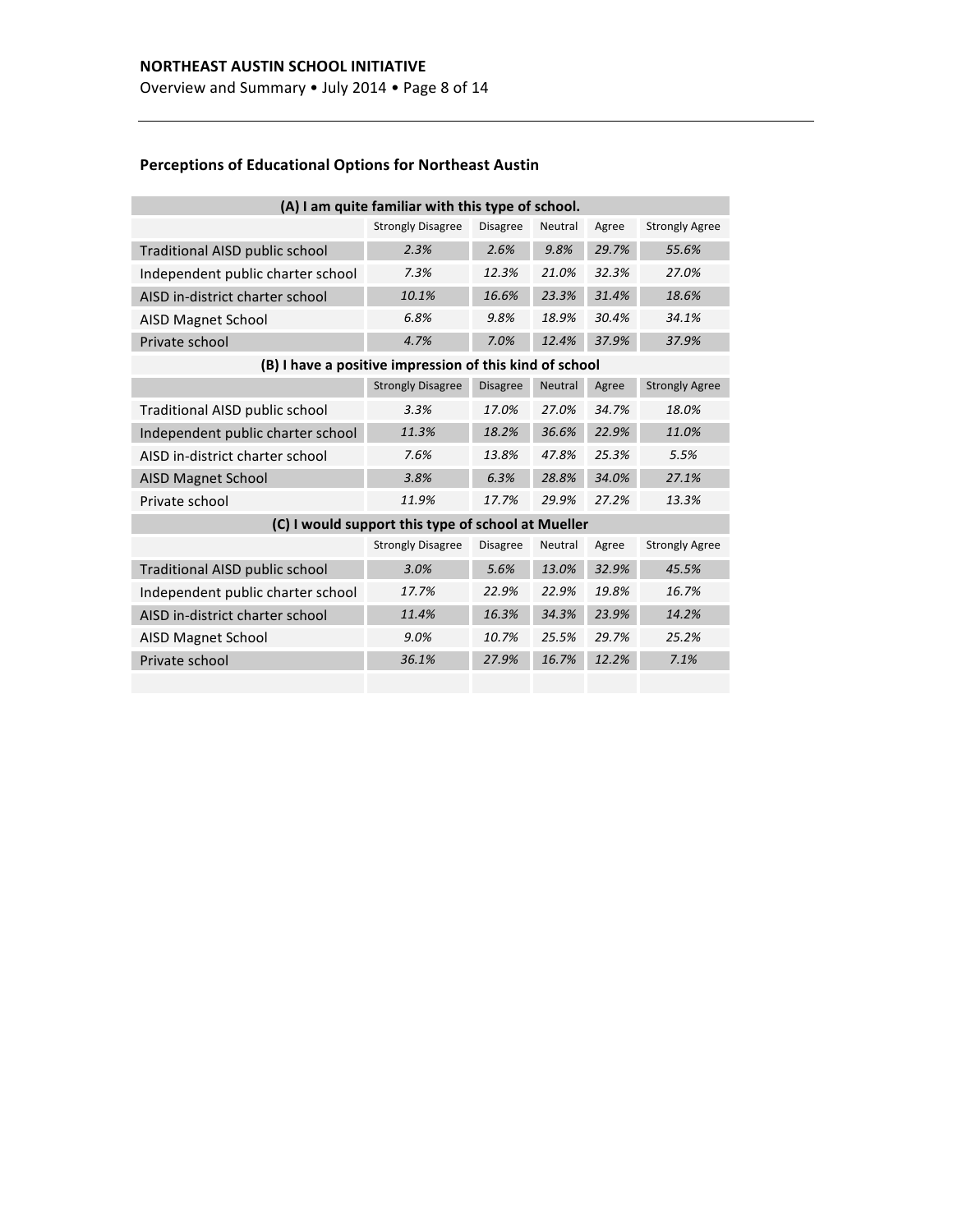## **3. A Day of Big Ideas: Urban Education Meets Innovation**

#### **SETTING THE STAGE**

SEDL's Wes Hoover and Catellus' Greg Weaver welcomed approximately 75 attendees, who represented educators, AISD officials, neighbors and other community leaders. Weaver providing a context for the day's discussions. In the wake of the defeat of the Austin ISD's May 2013 bond proposition, which would have provided funding for new schools, Catellus  $-$  which continues to prefer that Mueller and surrounding neighborhoods be served by both existing and new AISD public schools — has committed to work with community stakeholders at Mueller, in Northeast Austin and throughout the city and region to address the current and future need for education solutions in the area. A Day of Big Ideas: Urban Education Meets Innovation was designed to open the door for new ways of thinking regarding a public school for northeast Austin.

The need and opportunity at Mueller and in Northeast Austin were further detailed by Catellus' **Deanne Desjardin** and consultant **Doyle Valdez,** a former president of the Austin ISD Board of Trustees. Their presentation outlined for attendees how the influx of new residents into new homes at the Mueller redevelopment (and in other parts of the area) represented one of several major changes impacting AISD, Northeast Austin and education in the broader community. Data available at the time showed the seven public elementary schools closest to Mueller (including the two that serve current Mueller students) have only 40 available seats to meet increased demand from Northeast Austin; Mueller alone is expected to be home to 1,400 school-age children by 2018.

Mueller's designated 10-acre school site, the focus of more than a decade of planning for a future elementary including dialog with AISD, is an asset and resource that can be used to help solve Northeast Austin's education capacity challenge. Community outreach has made clear the local preference for a district public school that delivers educational excellence for students and families from throughout the diverse Northeast neighborhoods. In the absence of bond funding, opportunities for creative partnerships, unique design and curriculum, and innovative finance and governance models can help achieve this core community vision. Mueller's 10 years of forward-looking collaborative planning and implementation provide a supportive context for this ongoing conversation.

#### **THE EXPERT PERSPECTIVES:**

#### Will Lee-Ashley, Chief of Staff **Denver Public Schools**

Denver's Stapleton redevelopment, though significantly larger than Mueller, provides a model — and cautionary tale — for Austin as it proceeds, and Lee-Ashley detailed how Denver Public Schools (DPS) was challenged to rework its planning and forecasting processes to account for Stapleton-spurred urban infill and neighborhood transition.

In its original vision, the schools at Stapleton were planned to serve both the new development and the (traditionally diverse and lower-income) neighborhoods surrounding the former airport on Denver's east side.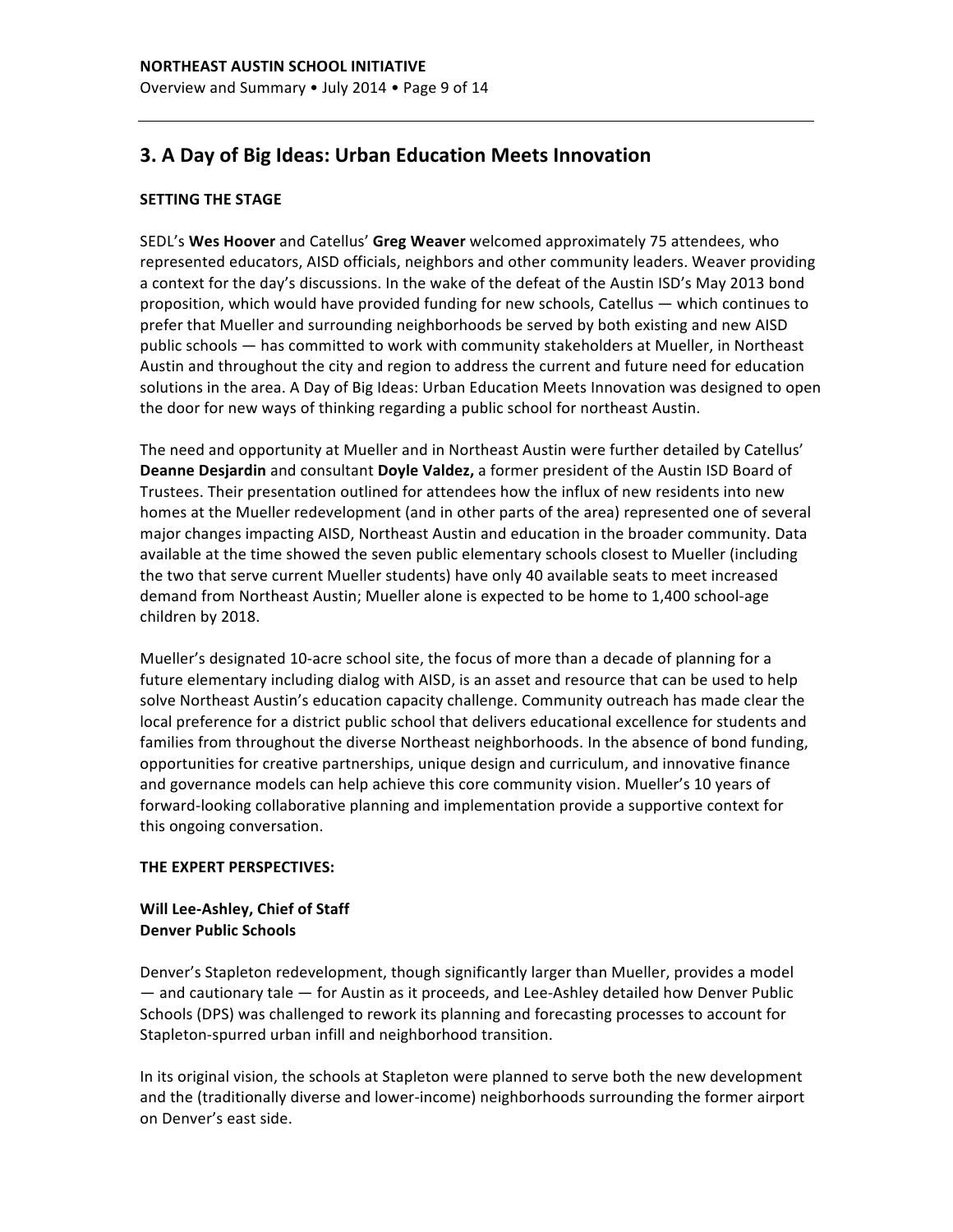However, faster-than-anticipated growth in family households at Stapleton led to an emergency shortfall in seats for up to 100 children entering kindergarten in 2009, requiring the district to accelerate expansion plans and organize funding to provide schools for twice as many students as anticipated.

This outcome made it difficult to attain the original goals for diversity and school choice, with DPS having to prioritize the immediate need of capacity for Stapleton residents. "We've learned a lot of very painful lessons, and I can't say we've solved the problem," Lee-Ashley noted. "With this much growth and dynamism, it's a messy ongoing conversation."

The substantial growth at Stapleton (and other areas in DPS) was accompanied by drops in student populations elsewhere, leading to some of the same mismatch of seats to students seen in Austin ISD. In Denver, the district's approaches have included co-location with charter schools, joint-use facilities and other ways to maximize facility use, as well as "changing the model of one-school, one-zone" by creating area zones (including Stapleton) with multiple traditional and charter schools with open attendance. In Colorado, all charter schools are authorized by local districts  $-$  "We open them, we close them when they're poor performing, we see them as our schools," Lee-Ashley said.

#### Dr. Pansy Houghton, Director of Student Planning and Placement **Hillsborough County Public Schools, Tampa, Florida**

Dr. Houghton has worked with HCPS  $-$  the nation's eighth-largest school district  $-$  as it has migrated through a long timeline of incremental expansions of alternative school models. Today, HCPS is a completely open-choice district, with approximately 50,000 students (25% of the total) attending schools other than their neighborhood/attendance-area campus, and with more than 80 magnet, charter and alternative schools.

This breadth of models provides Houghton and HCPS with a knowledge base for evaluating which models and themes work better than others, and for what purposes. In Tampa, the focus areas for magnets and charters are almost always parent-driven, with great support for arts programs and the high-performing International Baccalaureate curriculum.

Houghton noted those two models "are maintaining diversity, but the other [magnets] are having trouble competing with suburban schools," as newer schools on the urban fringe draw higher-socioeconomic-status families away from the urban and inner-ring neighborhoods where magnets are located. She added that in general, magnets  $-$  serving a higher-performing student population — have been more successful than "attractors" with a particular theme but not unique performance standards.

Houghton stressed these outcomes are as much a product of community engagement as of district-level policymaking. "A school in the community is only as good as those who are willing to help it," she said, adding that much of her work involves "trying to meet people and build partnerships to support the schools and the districts. It's not just parents; it's the whole village."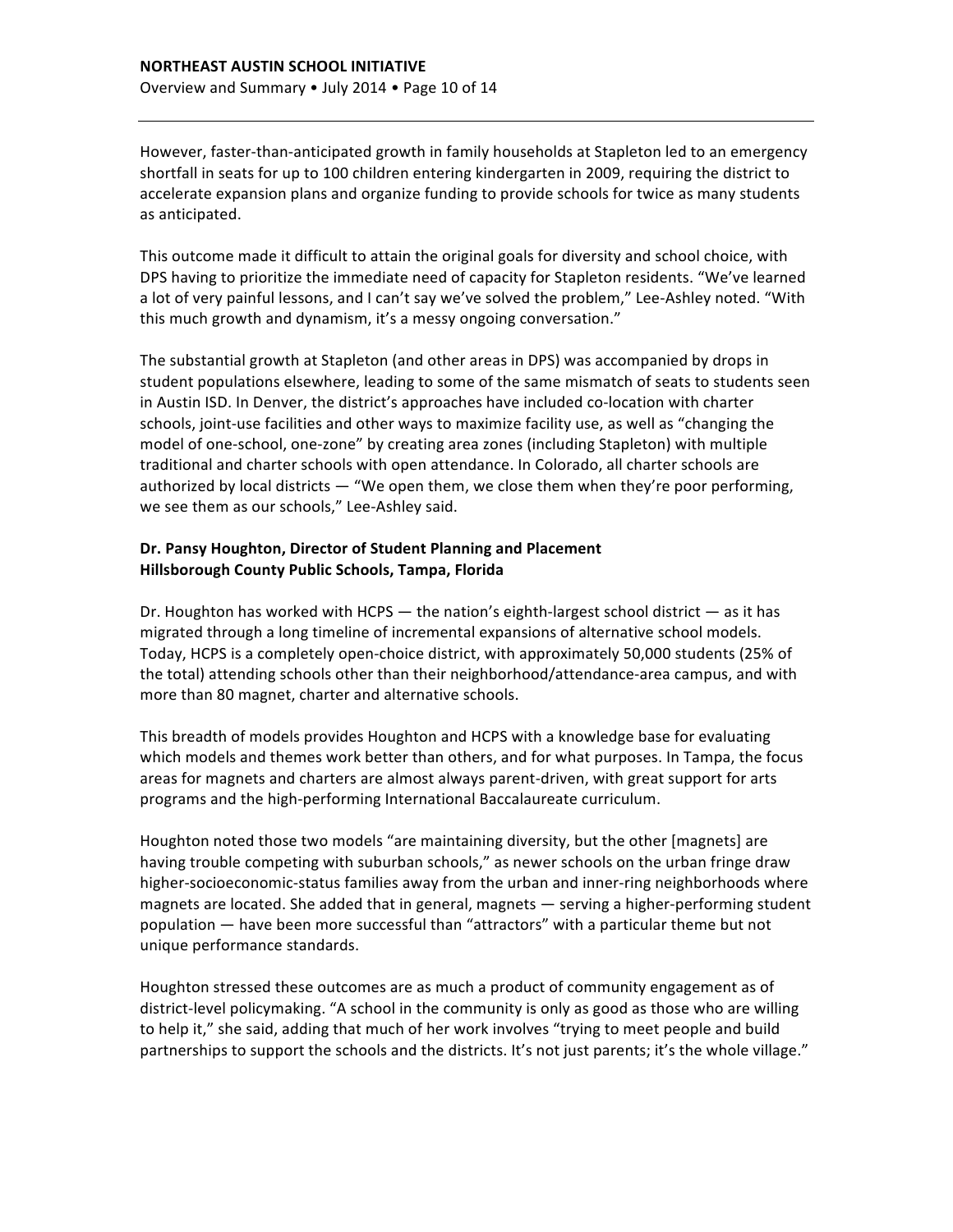### Dr. Caprice Young, President, Education Growth Group **Former President, Los Angeles Unified School District Board of Trustees**

Dr. Young framed her remarks by cautioning against thinking of "the" school of the future  $-$ "There are many schools of the future. Schools are becoming more and more niche, rather than more and more comprehensive, because kids have more diverse needs and interests." This has been the experience of LAUSD, the nation's second-largest school system, which in 10 years saw a 23% decline in enrollment, with both parents and teachers decamping to charter schools. Today, LAUSD has about 763 traditional district campuses, more than 260 charter schools, and 150 campuses with other models of innovative governance.

Within an overarching goal of accelerating learning (primarily at secondary levels), Dr. Young identified three objectives of *learning to learn, loving learning* and *leading learning* on a pathway to student achievement. To accomplish those objectives, the variety of different roles and relationships for students, parents, teachers, community partners and school administrators is almost limitless, Young noted, particularly if one lets go of the traditional assumptions  $-$  the "cages"  $-$  of school design.

Those cages, Dr. Young continued, could include optimal class size, the primary role of teachers, traditional grade levels and grade-level groupings, the length of the school day or year, and school boundaries and attendance zones. Like Denver, Los Angeles created multi-school attendance zones with both traditional and innovative campus models to serve students  $$ which provided a motivation for the existing elementary schools to innovate and increase their performance levels.

Dr. Young noted that, when parents have information, "they tend to balance choosing schools that have both higher academic achievement AND that provide the best fit for their kids." She pointed to her work with GreatSchools.org, which provides parents with information to guide this decision-making, and to her own experience in placing her children in what, on test scores alone, was only a moderately successful school  $-$  but which provided the best mix of programs and supporting services for their interests and needs.

#### **C. Peter Svahn, Principal CP Svahn Educational Services, Inc. Plymouth, MA**

Svahn's specialty is not education but public finance, which he has applied to creating innovative financing models for both public and charter school districts and nonprofit private schools in several states. His presentation primarily provided an overview of different tools and strategies for financing new schools, particularly charters that are challenged to find construction funding without access to district or municipal bond funding or a sufficient track record on their own to be credit-worthy to traditional lenders.

Absent those funding sources, Svahn said, schools could look to real estate investment interests (either private developers or independent education-oriented REITS), the issuance of revenue bonds secured by school revenues, various forms of tax increment financing, philanthropic investment, and/or nonprofit lending, by community development financial institutions and through many types of innovative grant opportunities.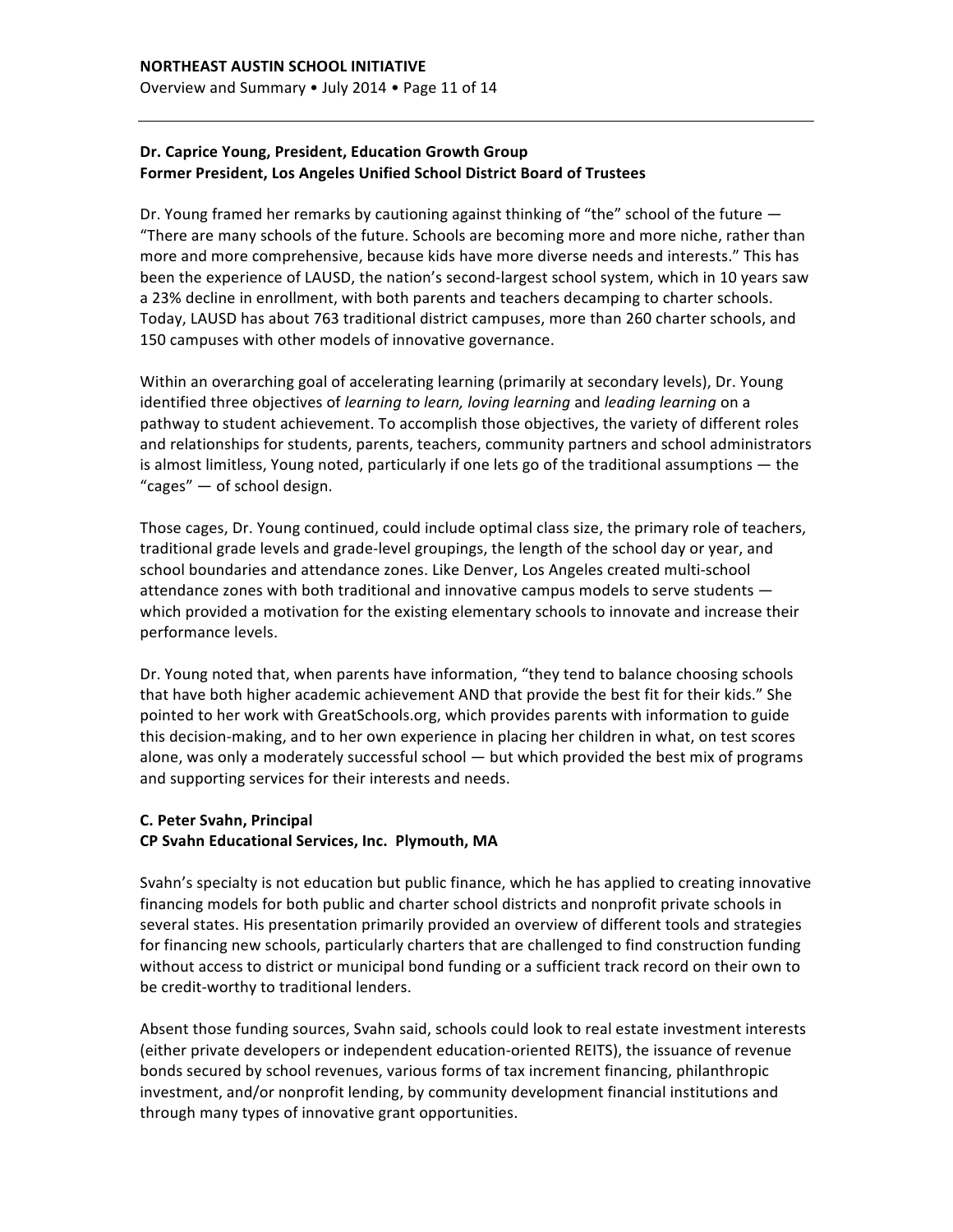He cited two case studies (both in Delaware) that involved combinations of these strategies, including a pooled revolving fund of foundation funding and a joint-use facility with shared construction and maintenance financing.

When considering new opportunities, Svahn said we should think in terms of asking, "whose buildings are they?" Rather than think of the buildings as belonging to a school district or a charter school, etc. they should be considered as community property and should be used and managed as efficiently and effectively as possible, perhaps by an independent school facilities authority that can lease out buildings to an operator (district, private or charter) and can best fulfill the area's needs. He said, over time, organizations often become bureaucratic and do things the way they always have. In his opinion, let the school focus on the needs of kids, and not be responsible for buildings as well.

#### **Moderated Discussion:**

The group discussion with the expert panel included deeper exploration of some of the topics cited in the presentations, as well as frankly expressed concerns about the challenges at Mueller and in Northeast Austin. Some important themes of the discussion include:

- Charter schools: In Texas, school districts have more freedom to innovate within state law than in other states; "in-district charters," which are fairly rare in Texas (AISD only has three), are by far the most common in Colorado, while in Florida local school districts have the sole authority to grant and revoke charters, whether operated by those districts or others. Austin ISD leaders in the room noted that the district is open to different ideas and wants to study its options.
- **Flexible facilities:** Both attendees and panelists noted that buildings would ideally be flexible as to grade-level or program to accommodate the right number and mix of students as they rise through the system, though this is difficult to anticipate unless capacity is in place well before the students arrive.
- **Money:** Stapleton has tax increment financing devoted to schools, which Mueller does not. However, Svahn noted that student funding that follows enrollment is "as creditworthy as the local or state funding source is, and while it's not guaranteed, it is predictable, just as revenue from a water or sewer district would be." Svahn also noted that "from a financing perspective, the strongest schools I've seen are the ones that are open and transparent and have ongoing conversations about these issues."
- **Boundaries:** The experts generally endorsed the concept of a larger Northeast Austin attendance zone, or overlapping zones, to foster the diversity and choice desired by both Mueller and surrounding neighborhoods, and potentially addressing the concerns surrounding the communities' existing schools, both those that are succeeding (like Maplewood) and those that are more challenged. "It is sometimes the case that solving a challenge in one part of town means you have to solve a challenge 10 miles away at the same time, and you have to do it within kid time," Dr. Young said. "You go through a generation of kids every three years, and adults can spend 30 years getting their act together."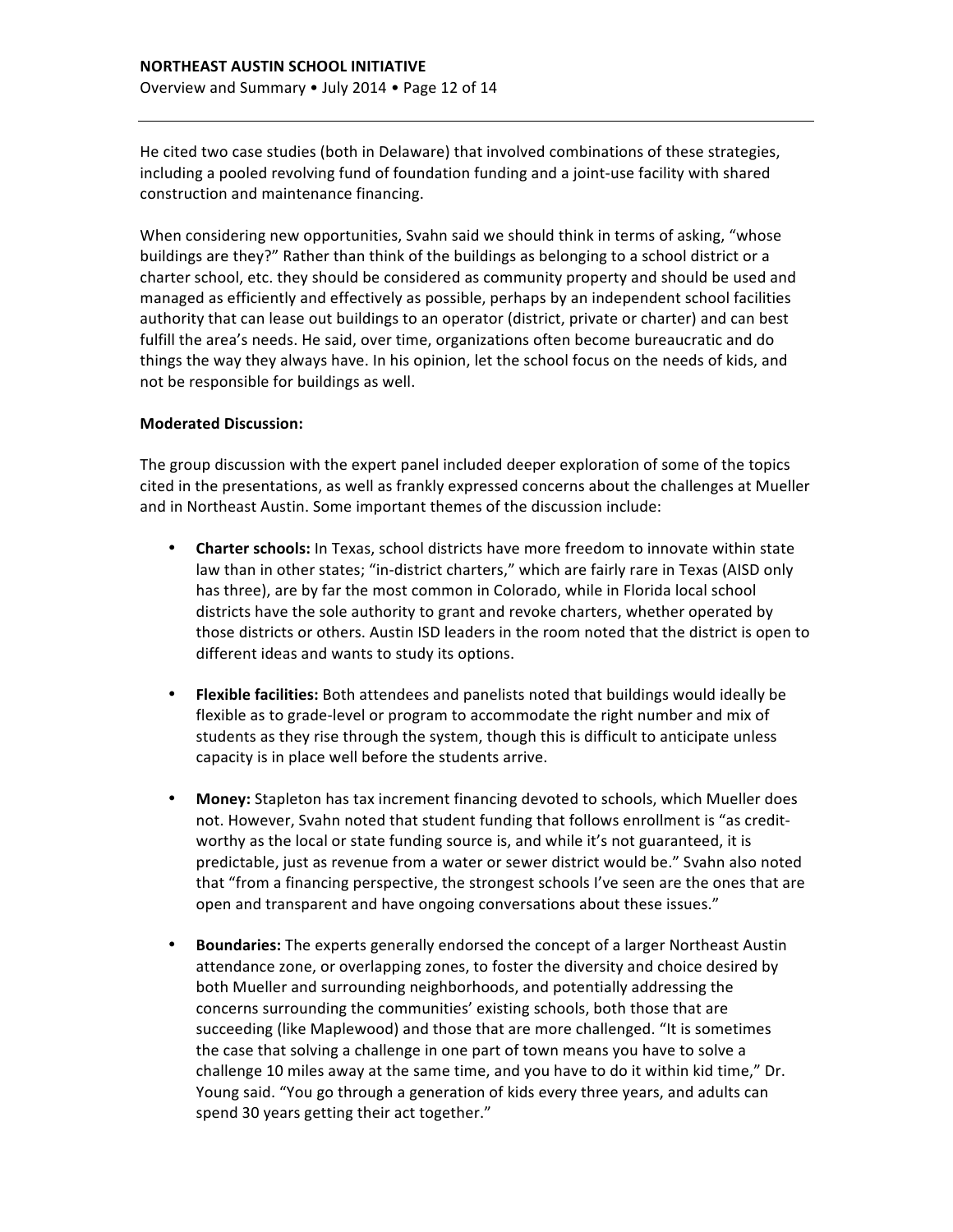#### **SMALL GROUP DISCUSSIONS**

#### **Curriculum**

Key themes in this facilitated discussion included:

- Grade flexibility and ensuring smooth transitions for students, particularly between elementary and middle-school grades (including 4-8 and 5-8 models) and between the two different AISD vertical teams currently serving Northeast Austin
- Engagement within the school community, with other school communities in Northeast Austin, and with the larger community, including support for a diverse and balanced mix of social, cultural and economic needs and backgrounds
- Project- and service-based learning anchored in community partnerships and mentorships, including opportunities for innovation, entrepreneurship and real-world applications
- Choices of signature programs to meet the individual needs of children, including possibilities for magnets and attractors such as dual-language, arts, sports, public service, healthcare

#### **Governance**

Key themes in this facilitated discussion included:

- Consideration of school boundaries, full utilization of existing facilities, and mapping educational assets and capacity in the larger Northeast Austin area
- Honest dialogue, trust-building, education and engagement around Northeast Austin needs and how to meet them with both existing and new models, including addressing persistent divisions within East Austin by creating new alliances and stakeholder groups
- As part of education and engagement, addressing perception issues relating to charter schools as well as the traditional schools in AISD, and also the perceptions of Mueller and the surrounding neighborhoods; this ongoing dialogue and mutual familiarization could help stakeholders understand each others' perspectives and the assets they can bring to solving problems of common concern
- Defining with more specificity any community goals or concerns that a charter model (either in-district or independent) would be better equipped to address than an Austin ISD public school

#### **Funding**

Key themes in this facilitated discussion included:

- Philanthropic funding opportunities for raising seed funds
- Community partnerships, including joint-use opportunities that could both produce revenue and reduce costs, as well as investments from the business community
- Locating assets that could be leveraged or converted to financing for a new Northeast Austin school
- Alternative ownership models, such as lease-back provisions to the district
- Working with current schools and boundaries to create a unique opportunity, value proposition and plan for a new school that would be appealing to investors of all types